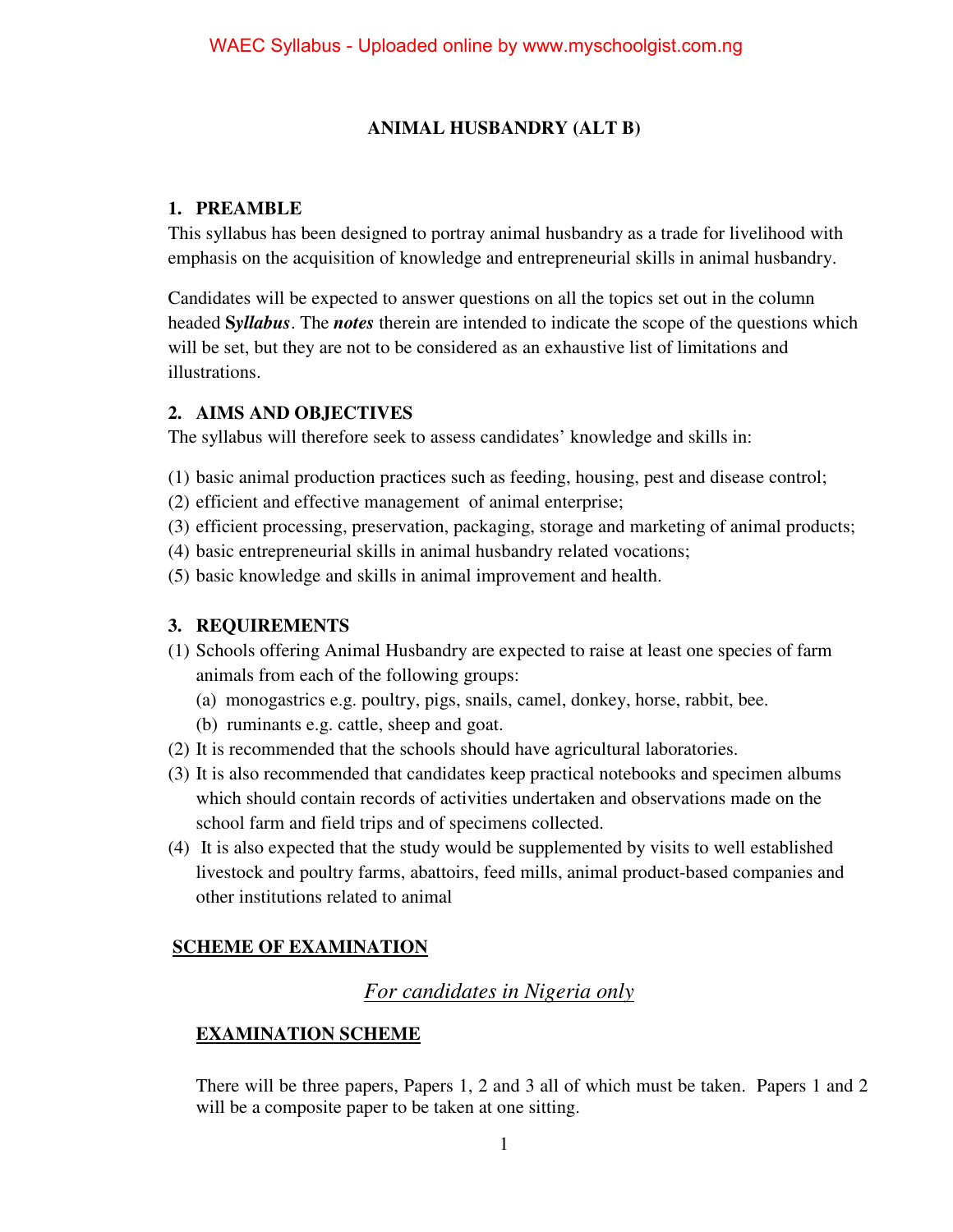- **PAPER 1:** Will consist of forty multiple choice questions all of which should be answered within 40 minutes for 40 marks.
- **PAPER 2:** Will consist of six essay questions drawn from the entire syllabus. Each question carries 20 marks. Candidates will be required to answer four questions within 2 hours for a total of 80 marks.
- **PAPER 3:** Will be a practical paper for school candidates and a test of practical work paper for private candidates. Each version will consist of four questions all of which should be answered within 1½ hours for 60 marks.

| <b>CONTENTS</b>                 | <b>NOTES</b>                                                                                                                                                                                                                                                                                                                                                                                                                                                                                                                                                                                                                                                                                                                                                                       |
|---------------------------------|------------------------------------------------------------------------------------------------------------------------------------------------------------------------------------------------------------------------------------------------------------------------------------------------------------------------------------------------------------------------------------------------------------------------------------------------------------------------------------------------------------------------------------------------------------------------------------------------------------------------------------------------------------------------------------------------------------------------------------------------------------------------------------|
| A. LIVESTOCK PRODUCTION         |                                                                                                                                                                                                                                                                                                                                                                                                                                                                                                                                                                                                                                                                                                                                                                                    |
| (1) Importance of farm animals. | Discussion should include:<br>source of food(meat, milk, eggs,<br>honey etc);<br>raw materials e.g. hide and skin,<br>bones, hooves, hair/fur, egg shells;<br>source of manure (fertilizer, bio-<br>gas, bio fuel), growing of maggots<br>and earthworms;<br>source of feed ingredients-blood<br>meal, bone meal, meat and bone<br>meal, snail shell, egg shell, feathers<br>etc;<br>animal power (animal traction,<br>transportation);<br>research (laboratory, field), drugs,<br>vaccines, hormones etc;<br>source of employment;<br>sales of products and by-products;<br>$\overline{\phantom{a}}$<br>social functions e.g. payment of<br>bride price, cultural displays<br>(weddings);<br>for security e.g. ducks, bees,<br>turkeys;<br>as pets e.g. rabbits, sheep, chickens; |
|                                 | sports and games e.g. horse racing,                                                                                                                                                                                                                                                                                                                                                                                                                                                                                                                                                                                                                                                                                                                                                |

#### **DETAILED SYLLABUS**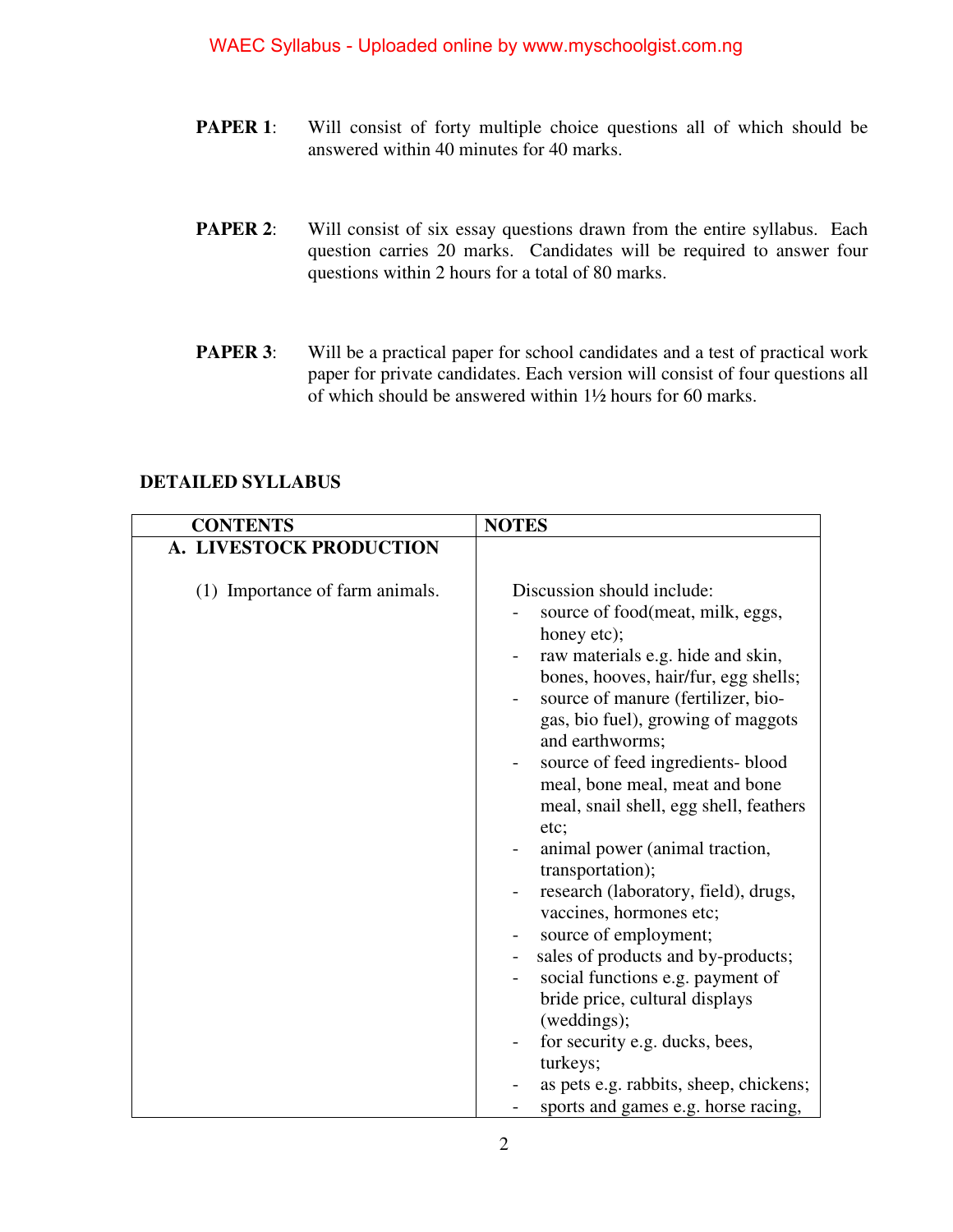| 2. Classification of farm animals.                                                        | chicken fighting;<br>religious festivals e.g. turkeys, rams<br>etc;<br>source of foreign exchange through<br>export of animal products and by-products.                                                                                      |  |  |  |
|-------------------------------------------------------------------------------------------|----------------------------------------------------------------------------------------------------------------------------------------------------------------------------------------------------------------------------------------------|--|--|--|
| (a) Classification of farm animals.                                                       | Discussion should be based on stomach<br>type:<br>(a) Simple stomach (non-ruminant or<br>monogastric). e.g. poultry (avian),<br>pig (swine), rabbits, horses,<br>donkeys, snails, bees, grasscutters;<br>(b) Complex stomach (polygastric or |  |  |  |
|                                                                                           | ruminants) i.e. cattle, sheep and<br>goat.                                                                                                                                                                                                   |  |  |  |
| (b) Identification of ruminants and<br>non-ruminants.                                     | Identification should include:<br>external features of common<br>(i)<br>ruminants and non-ruminants;<br>(ii) differences should be based on type<br>of stomach and type of feed<br>consumed.                                                 |  |  |  |
| 3. Internal organs and their functions<br>in farm animals.                                | Identification of internal organs of farm<br>animals e.g. (liver, lungs, heart, kidney,<br>spleen, pancreas, stomach, crop, caecum,<br>gizzard, small intestine, large intestine,<br>tongue etc, and their functions.                        |  |  |  |
| 4. Body systems and their functions in<br>farm animals<br>5. Reproduction in farm animals | Discussions should include digestive,<br>respiratory, nervous, circulatory, skeletal,<br>reproductive systems. Students are<br>expected to understand the functions of<br>each system.                                                       |  |  |  |
| Definition of terms used in<br>(a)<br>livestock reproduction.                             | Discussion should include ovulation,<br>oestrus cycle, heat period, signs of heat,<br>mating, gestation, parturition, lactation,<br>colostrum, flushing, steaming up, dystocia,<br>vaginal prolapse etc.                                     |  |  |  |
| (b) Reproduction in<br>livestock(mammals).                                                | Discussion should include detection of<br>heat, mating systems, pregnancy detection<br>and signs of parturition.                                                                                                                             |  |  |  |
| (c) Reproduction in poultry.                                                              | Knowledge of the process of egg formation<br>in poultry is required.                                                                                                                                                                         |  |  |  |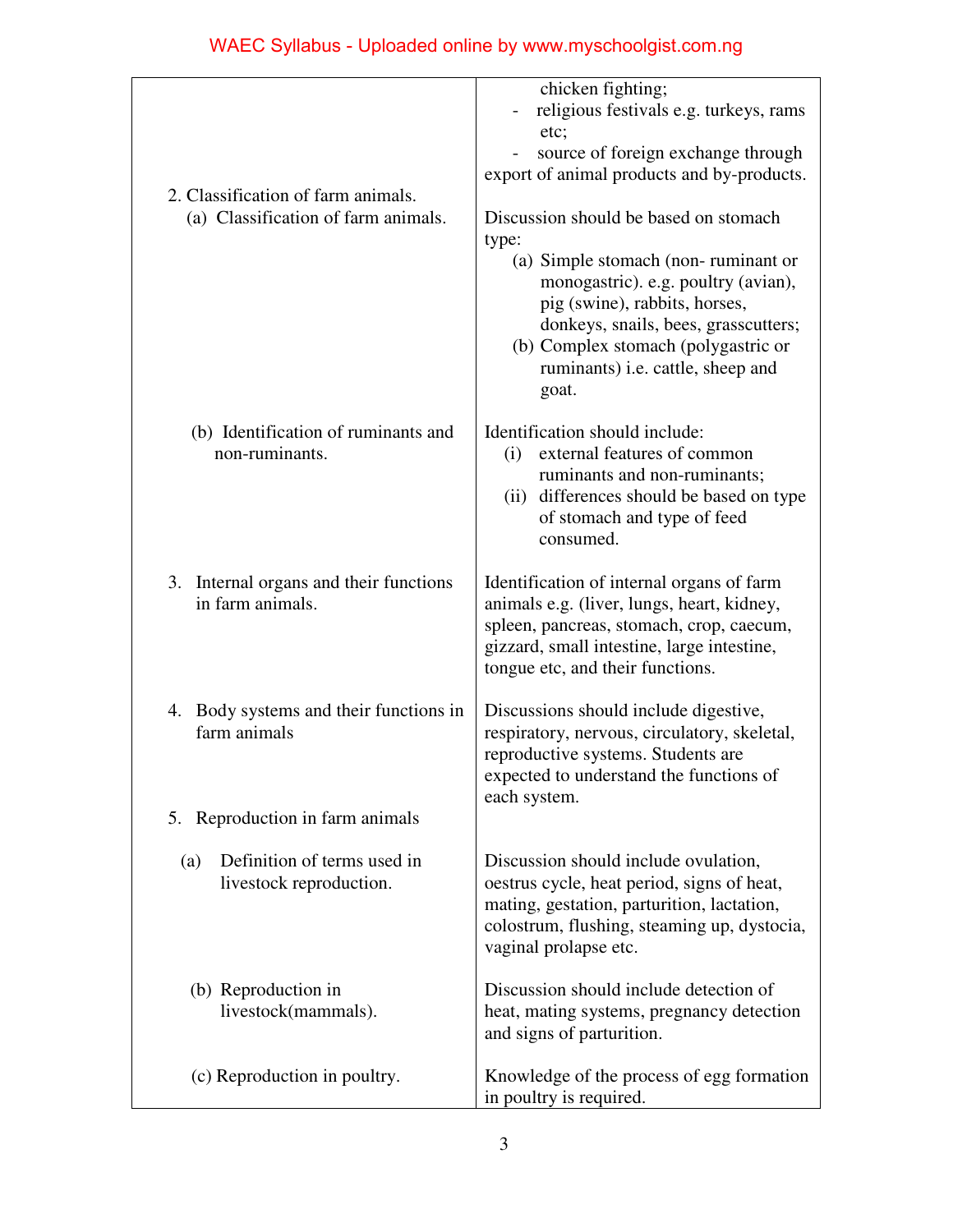| (d) Reproductive hormones and<br>their functions. | Sources and roles of female hormones<br>(oestrogen, progesterone, relaxin, oxytocin<br>etc) and male hormones<br>(testosterone/androgen) should be                                                                                                                                                                                                                                                                                                                                                                                                                                                                                                                                                                                                                                                                                                                                                                                                               |
|---------------------------------------------------|------------------------------------------------------------------------------------------------------------------------------------------------------------------------------------------------------------------------------------------------------------------------------------------------------------------------------------------------------------------------------------------------------------------------------------------------------------------------------------------------------------------------------------------------------------------------------------------------------------------------------------------------------------------------------------------------------------------------------------------------------------------------------------------------------------------------------------------------------------------------------------------------------------------------------------------------------------------|
| (e) Management of pregnant<br>farm animals.       | emphasised.<br>Discussion should include regular and<br>adequate feeding, body exercise, steaming<br>up, separation from male animals,<br>provision of clean and adequate water and<br>administration of drugs where necessary,<br>dipping to eliminate ecto-parasites,<br>parturition etc                                                                                                                                                                                                                                                                                                                                                                                                                                                                                                                                                                                                                                                                       |
| 6. Livestock management systems.                  | Knowledge of livestock management<br>systems: intensive, semi-intensive and<br>extensive system is required. Discussion<br>should include advantages and<br>disadvantages of each of the systems.                                                                                                                                                                                                                                                                                                                                                                                                                                                                                                                                                                                                                                                                                                                                                                |
| Management practices of livestock.<br>7.          | Discussion should include housing<br>requirements for each of the farm animals<br>and students are expected to have the<br>knowledge of the use of local materials for<br>construction of the animal houses.<br>Understanding of other management<br>practices: feeding, sanitation, hygiene,<br>castration, dehorning, deworming,<br>vaccination, inoculation, culling,<br>debeaking, smoking (in bees), docking<br>(detailing), means of identification of farm<br>animals (tattooing, branding, ear-notching,<br>rings etc), isolation, weaning, care of the<br>young animal until they are weaned etc, is<br>essential. Simple record keeping including<br>income and expenditure accounts is<br>necessary. Importance of each of these<br>practices should be discussed. Discussion<br>should also include the management<br>practices from birth to maturity of a named<br>large ruminant, small ruminant, poultry,<br>pigs, grasscutter, bees and snails. |
| <b>ANIMAL NUTRITION</b><br><b>B.</b>              |                                                                                                                                                                                                                                                                                                                                                                                                                                                                                                                                                                                                                                                                                                                                                                                                                                                                                                                                                                  |
| 1. Meaning and classes of animal<br>feeds.        | Discussion should include the meaning of<br>animal nutrition, feed nutrients<br>(carbohydrates, proteins, fats and oil,<br>vitamins, minerals and water), their                                                                                                                                                                                                                                                                                                                                                                                                                                                                                                                                                                                                                                                                                                                                                                                                  |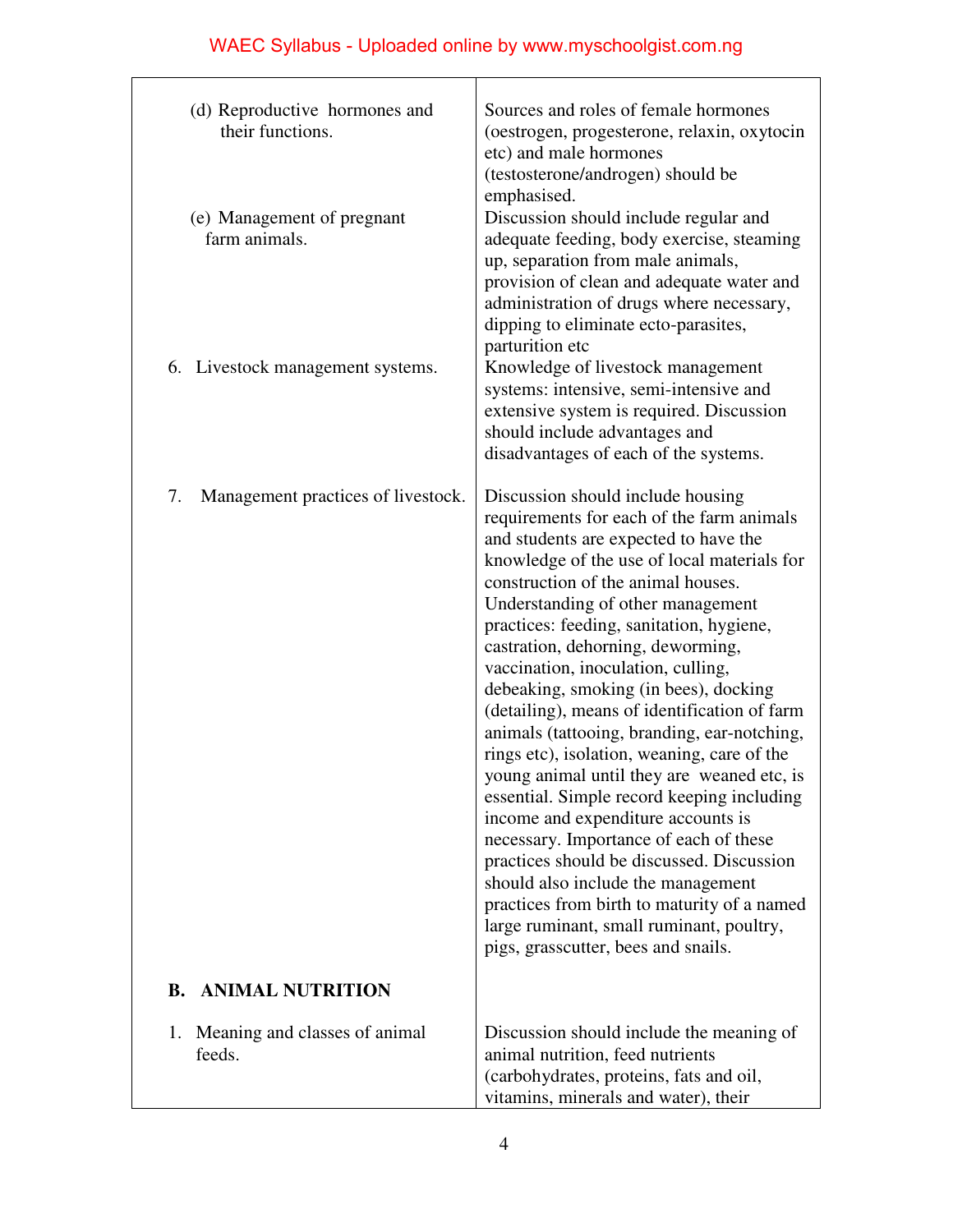|    |                                                                   | functions and sources and their deficiencies<br>in farm animals. Students should also be<br>exposed to classification of animal feeds<br>into concentrates, roughages, supplements,<br>feed additives etc.                                                                                                                                                                                                                                                                                                                                                                                                                                                                        |
|----|-------------------------------------------------------------------|-----------------------------------------------------------------------------------------------------------------------------------------------------------------------------------------------------------------------------------------------------------------------------------------------------------------------------------------------------------------------------------------------------------------------------------------------------------------------------------------------------------------------------------------------------------------------------------------------------------------------------------------------------------------------------------|
| 2. | Animal feeds and feeding<br>(a) Livestock rations                 | Study should include meaning of livestock<br>rations and types (balanced, maintenance,<br>production rations. Malnutrition: meaning,<br>causes, symptoms and practical ways to<br>check malnutrition such as feeding<br>balanced rations to animals, feeding weaker<br>animals separately, deworming animals,<br>giving supplementary feeds, addition of<br>feed additives to stimulate appetite,<br>protecting animals from toxic plants and<br>harmful substances, adjusting stocking<br>rates appropriately, provision of good<br>quality and adequate water etc, should be<br>studied                                                                                         |
| 3. | Formulation of livestock rations.                                 | Students should be exposed to practical<br>diet formulations for the different classes of<br>farm animals (starter, grower and finisher<br>diets). Students should be able to identify<br>different feed ingredients used for diet<br>formulations e.g. blood meal, fish meal,<br>cotton seed cake, oyster shell, groundnut<br>cake, maize grains, salt, premix, glycine<br>etc. Factors to consider in feed formulation<br>for farm animals e.g. physiological status<br>of animal, species, age, body weight,<br>production target, acceptability of feed,<br>nutrient composition of the feed, ingredient<br>availability, cost of feed ingredients etc,<br>should be studied. |
| 4. | Processing and marketing of animal<br>products.                   |                                                                                                                                                                                                                                                                                                                                                                                                                                                                                                                                                                                                                                                                                   |
|    | (a). Processing techniques for<br>different farm animal products. | The processing techniques to include; pre-<br>slaughtering, slaughtering and post-<br>slaughtering activities. Hygienic conditions<br>in processing are also important. Students<br>should understand slaughtering techniques<br>for different farm animals. Students should<br>also be exposed to processing of animal<br>products e.g. egg, milk, meat, skin, wool,                                                                                                                                                                                                                                                                                                             |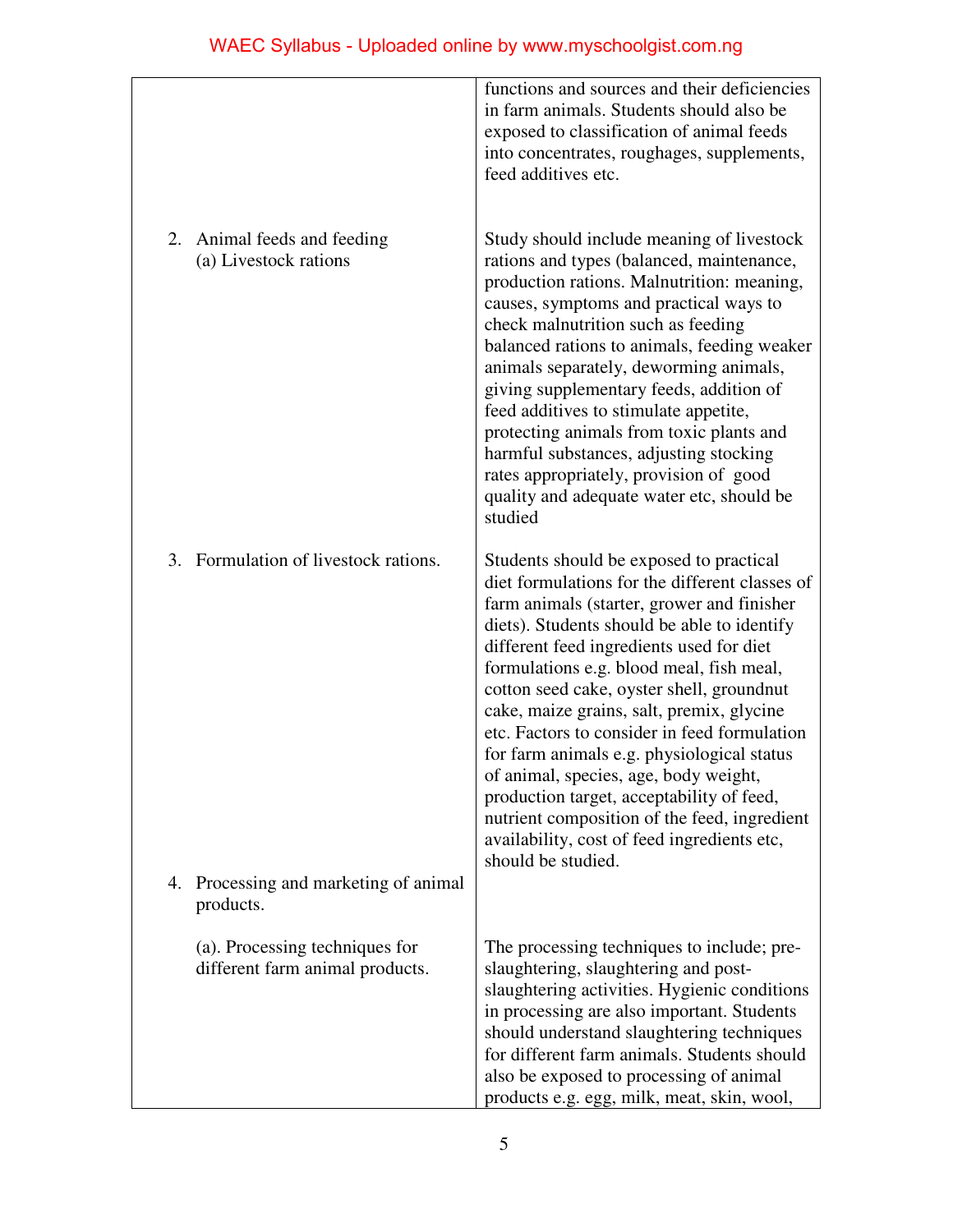|                                                                                                                                        | honey, snail shell and feathers, fur, hooves,<br>horns, blood, faeces/droppings into other<br>forms (value addition).                                                                                                                                                   |
|----------------------------------------------------------------------------------------------------------------------------------------|-------------------------------------------------------------------------------------------------------------------------------------------------------------------------------------------------------------------------------------------------------------------------|
| (b). Marketing of animal products.                                                                                                     | Understanding of common marketing<br>channels and agents such as producers,<br>wholesalers, retailers, consumers etc is<br>required. Advantages and disadvantages of<br>each marketing channel and agent should<br>be discussed.                                        |
| <b>C. PASTURE AND RANGE</b><br><b>MANAGEMENT</b>                                                                                       |                                                                                                                                                                                                                                                                         |
| 1.<br>Pasture management.<br>(a). Meaning and importance of<br>pasture and forage crops.<br>(b). Types of pasture and forage<br>crops. | Discussion should include definition,<br>examples and importance of pasture and<br>forage crops.<br>Understanding of the types and features of<br>pasture and forage crops is required.                                                                                 |
| (c). Terminologies in pasture<br>management.                                                                                           | Knowledge of basic terminologies in<br>pasture management is required.                                                                                                                                                                                                  |
| 2. Rangeland improvement.                                                                                                              |                                                                                                                                                                                                                                                                         |
| (a). Meaning and characteristics of<br>rangelands.                                                                                     | Understanding of the meaning and features<br>of rangeland is required.                                                                                                                                                                                                  |
| (b). Methods of rangeland<br>improvement.<br>(c). Importance of rangeland.                                                             | Knowledge of methods of rangeland<br>improvement (reseeding, rotational<br>grazing, controlled stocking, deferred<br>grazing, controlled burning, fertilizer<br>application, pest control, disease control etc<br>is required.<br>Knowledge of the role of rangeland in |
|                                                                                                                                        | livestock production e.g. provision of<br>vegetable and grasses for animals, exercise,<br>provision of hay and silage etc is required.                                                                                                                                  |
| D. ANIMAL IMPROVEMENT                                                                                                                  |                                                                                                                                                                                                                                                                         |
| 1. Animal improvement.<br>(a). Meaning of animal<br>improvement.                                                                       | Understanding of the meaning and<br>terminologies used in animal improvement<br>is required.                                                                                                                                                                            |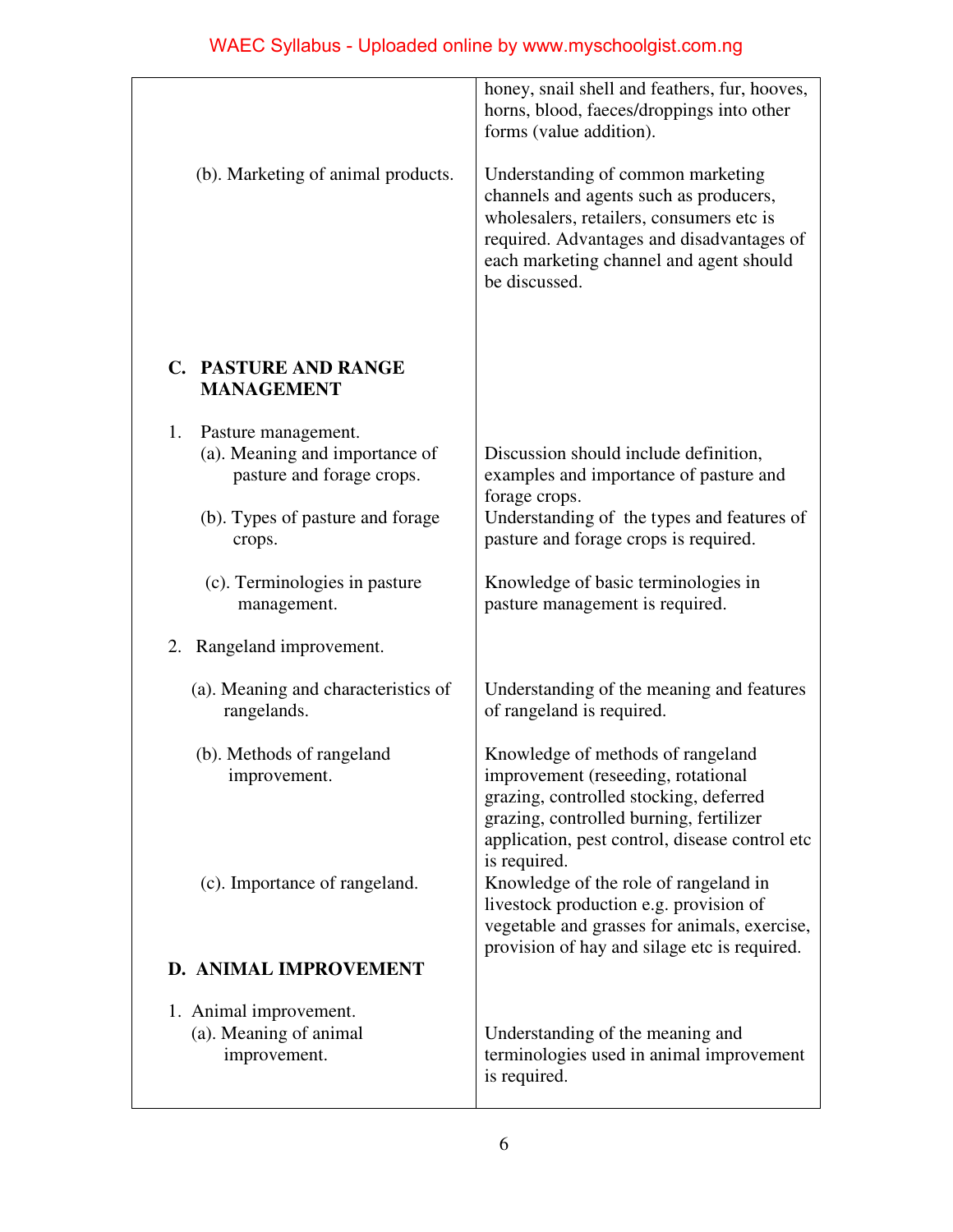| (b). Aims/importance of farm animal<br>improvement.                         | Knowledge of aims: high reproductive<br>efficiency, potency, mothering ability, cool<br>temperament, high libido, resistance to<br>pests, resistance to diseases, tolerance to<br>harsh environment, etc is required.                                                                                                                                                                               |
|-----------------------------------------------------------------------------|-----------------------------------------------------------------------------------------------------------------------------------------------------------------------------------------------------------------------------------------------------------------------------------------------------------------------------------------------------------------------------------------------------|
| 1. Methods of farm animal<br>improvement.                                   |                                                                                                                                                                                                                                                                                                                                                                                                     |
| (a). Methods used in farm animal<br>improvement.                            | Discussion should include various methods<br>used in farm animal improvement:<br>introduction, selection and breeding.                                                                                                                                                                                                                                                                              |
| (b). Merits and demerits of methods<br>used in farm animal improvem<br>ent. | Students are required to understand merits<br>and demerits of each method used in farm<br>animal improvement.                                                                                                                                                                                                                                                                                       |
| 2. Artificial insemination.                                                 |                                                                                                                                                                                                                                                                                                                                                                                                     |
| (a). Meaning of artificial inseminat-<br>ion.                               | Explanation of the term artificial<br>insemination is required                                                                                                                                                                                                                                                                                                                                      |
| (b). Methods of artificial<br>insemination.                                 | Discussion to include identification of<br>materials, methods, steps and precautions<br>in carrying out artificial insemination.                                                                                                                                                                                                                                                                    |
| (c). Advantages of artificial<br>insemination.                              | Knowledge of advantages of artificial<br>insemination is required.                                                                                                                                                                                                                                                                                                                                  |
| E. ANIMAL HEALTH                                                            |                                                                                                                                                                                                                                                                                                                                                                                                     |
| 1. Farm animal diseases and<br>pathogens.                                   |                                                                                                                                                                                                                                                                                                                                                                                                     |
| (a). Concept of farm animal disease.                                        | Knowledge of meaning and causal agents<br>(bacteria, viruses, fungi, protozoa) of<br>diseases in farm animals is required.                                                                                                                                                                                                                                                                          |
| (b) General symptoms of diseases<br>in farm animals.                        | Discussion to include signs of a sick<br>animal e.g. loss of appetite, loss of weight,<br>diarrhoea, high body temperature, blood<br>stained urine, gnashing of teeth, discharges<br>from natural openings, blood stained<br>feaces, ruffled feathers or fur, standing<br>hair, undue noise, excessive salivation,<br>anaemia, staggering gait, difficulty in<br>breathing, coma, sudden death etc. |
| (c). Diseases of farm animals,                                              | Ability to identify the main diseases of                                                                                                                                                                                                                                                                                                                                                            |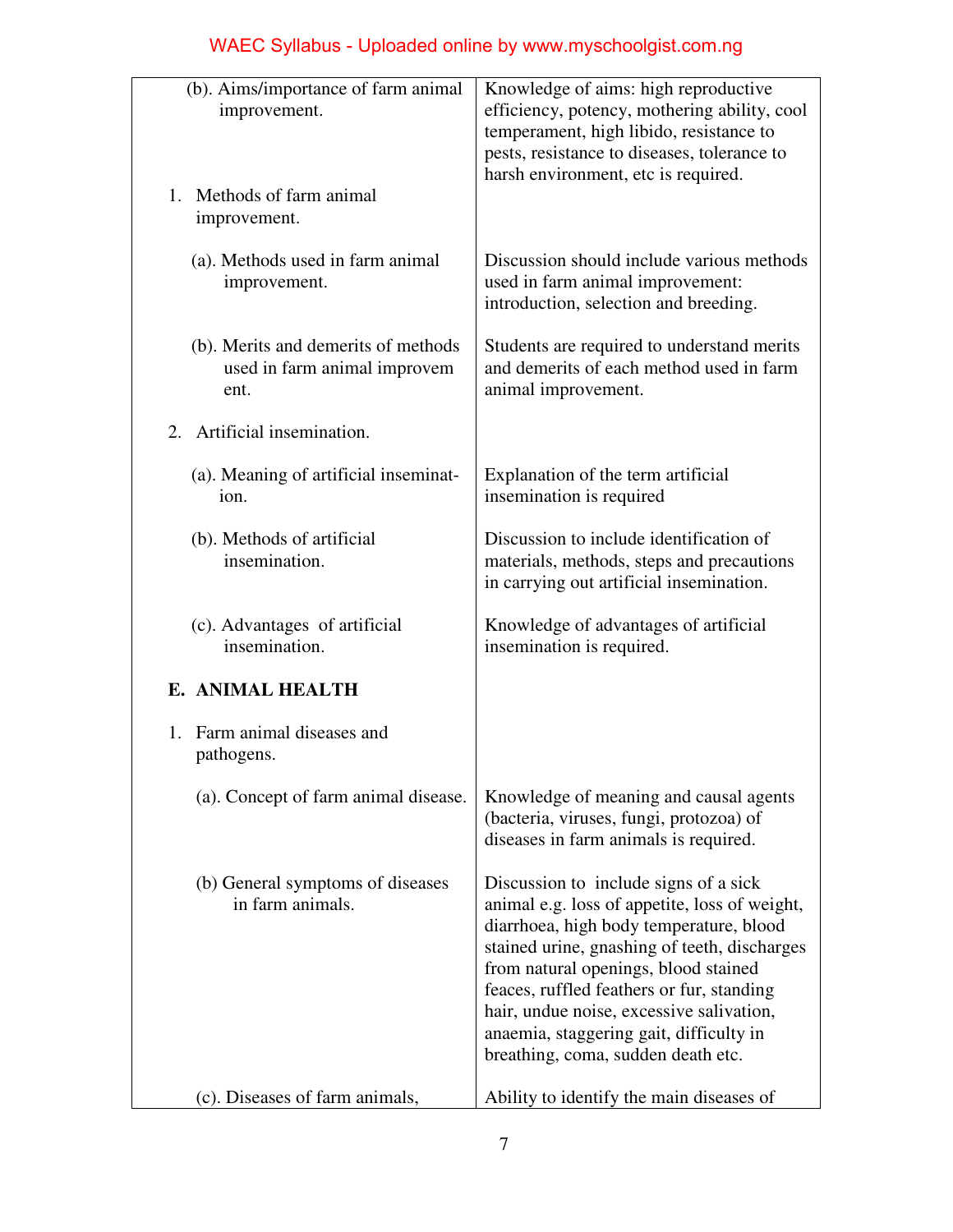| prevention and control.<br>(d) Factors predisposing farm<br>animals to diseases. | farm animals, their causal agents, mode of<br>transmission and symptoms is required.<br>Simple preventive and control measures<br>including the use of antibiotics and ethno<br>veterinary practices are required.<br>Knowledge of factors that predispose farm<br>animals to diseases e.g. poor nutrition, poor<br>health status, poor sanitation, inadequate<br>bio security, overcrowding, unfavourable<br>weather conditions, low immunity etc is<br>required.            |
|----------------------------------------------------------------------------------|-------------------------------------------------------------------------------------------------------------------------------------------------------------------------------------------------------------------------------------------------------------------------------------------------------------------------------------------------------------------------------------------------------------------------------------------------------------------------------|
| 2. Livestock parasites and pests.                                                |                                                                                                                                                                                                                                                                                                                                                                                                                                                                               |
| (a). Livestock parasites.                                                        | Understanding of the meaning, classes,<br>control/prevention and effects of parasites<br>on farm animals is required. Discussion to<br>include lif cycles of the parasites. Ability to<br>identify and understand economic<br>importance of ecto-parasites (ticks, lice,<br>mites, fleas etc.) and endo-parasites<br>(tapeworm, roundworm, hookworm,<br>pinworm, liver fluke, trypanosome etc) is<br>required.                                                                |
| (b). Livestock pests.                                                            | Knowledge of livestock pests (rodents,<br>snakes, soldier ants, birds, weevils,<br>termites, flies etc), prevention/control using<br>dewormers, acaricides, pesticides and ethno<br>veterinary practices, and effects of pests on<br>farm animals will be assessed. Ability to<br>identify and knowledge of economic<br>importance of storage pests (rodents,<br>weevils, termites, cockroaches etc), field<br>pests (soldier ants, birds, snakes flies etc)<br>are required. |

| ANIMAL HUSBANDRY (PRACTICALS) |  |  |  |  |
|-------------------------------|--|--|--|--|
|-------------------------------|--|--|--|--|

| <b>CONTENTS</b>                     | <b>NOTES</b>                                 |
|-------------------------------------|----------------------------------------------|
| 1. Products and by-products of farm | Ability to identify and knowledge of the     |
| animals.                            | uses of animal products and by-products      |
|                                     | such as meat, eggs, milk, honey, hides,      |
|                                     | skin, blood, hair, wool, feathers, horn,     |
|                                     | hooves, bones, snail shell, animal dung etc. |
|                                     | will be assessed.                            |
|                                     |                                              |
| Identification of farm animals.     | Ability to describe, draw and label the      |
|                                     | external parts of farm animals will be       |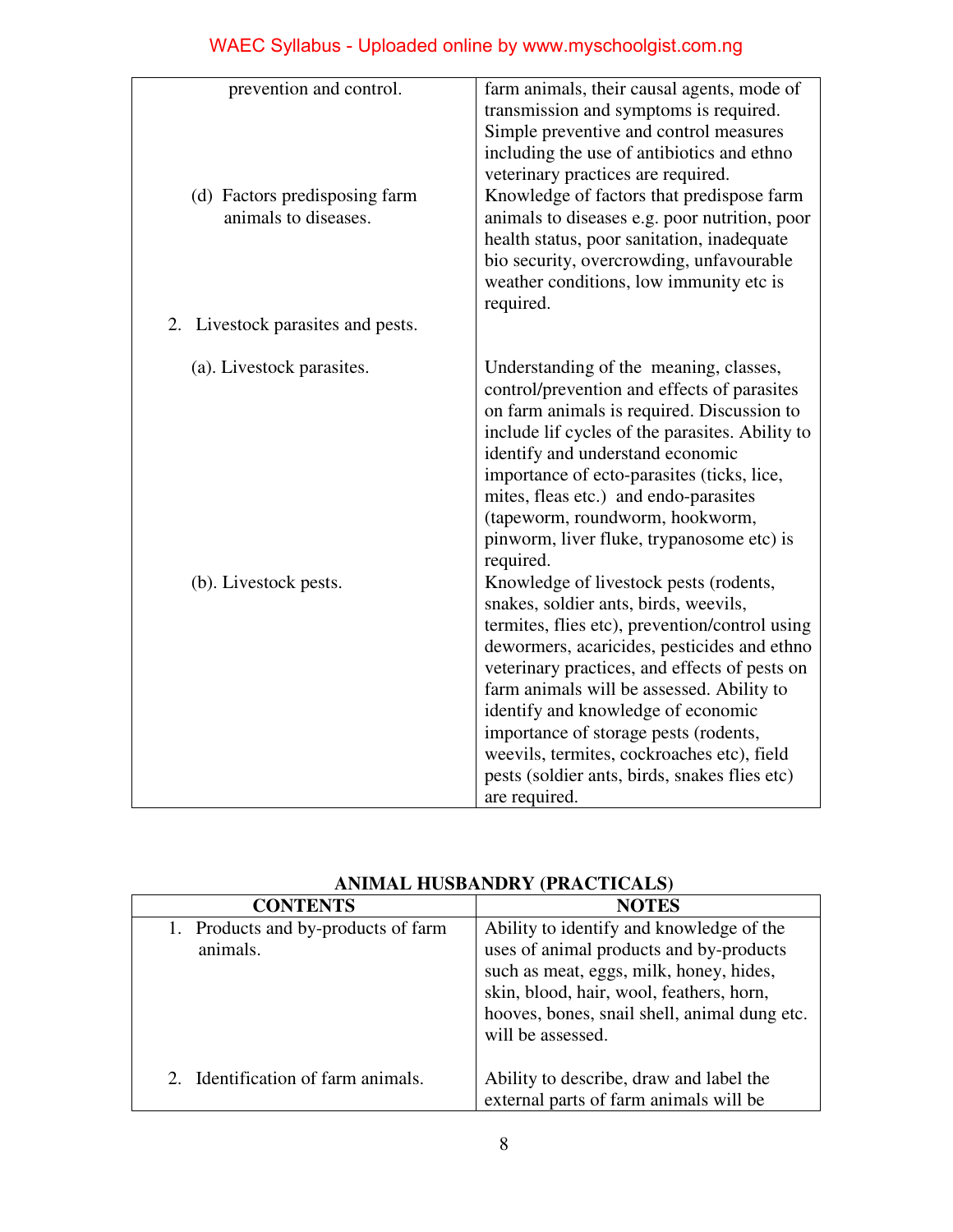|                                                                  | assessed.                                                                                                                                                                                                                                                                                                                                                                                                                                                                                                                                                                                                                                                                                                                                                                                                                                                                                                                                                                                                                                                                                                                                                                                                                                                                                                                                                                                                                                          |
|------------------------------------------------------------------|----------------------------------------------------------------------------------------------------------------------------------------------------------------------------------------------------------------------------------------------------------------------------------------------------------------------------------------------------------------------------------------------------------------------------------------------------------------------------------------------------------------------------------------------------------------------------------------------------------------------------------------------------------------------------------------------------------------------------------------------------------------------------------------------------------------------------------------------------------------------------------------------------------------------------------------------------------------------------------------------------------------------------------------------------------------------------------------------------------------------------------------------------------------------------------------------------------------------------------------------------------------------------------------------------------------------------------------------------------------------------------------------------------------------------------------------------|
|                                                                  |                                                                                                                                                                                                                                                                                                                                                                                                                                                                                                                                                                                                                                                                                                                                                                                                                                                                                                                                                                                                                                                                                                                                                                                                                                                                                                                                                                                                                                                    |
| 3. Internal organs and their functions<br>in farm animals.       | Ability to identify and draw the major<br>internal structures in the various body<br>systems of a named ruminant, poultry and<br>pig is required. Differences in the<br>structures and their functions will also be<br>assessed.                                                                                                                                                                                                                                                                                                                                                                                                                                                                                                                                                                                                                                                                                                                                                                                                                                                                                                                                                                                                                                                                                                                                                                                                                   |
| Tools and equipment used in<br>4.<br>management of farm animals. | Ability to identify the following tools and<br>the equipment used in animal management<br>practices is required e.g: Housing (head<br>pan, trowel, shovel/spade, hammer,<br>pincers, pliers, spanner, screw driver etc),<br>Brooding (coal pots, kerosene stoves,<br>hurricane lantern, electric bulb, hoover,<br>chick feeder, flat trays, chick drinker,<br>brood guard/surround, thermometer,<br>hygrometer etc), Feeding (feeders,<br>drinkers, weighing scale etc), Identification<br>(branding iron, ear clips, neck chains,<br>marker, ear notcher, indelible ink etc),<br>Debeaking (debeaking machine, sharp<br>knife, heater etc), Castration (surgical<br>blade/scalpel, burdizzo, elastrator, elastic<br>ring, cotton wool, suture needle, suture<br>thread etc), Handling (krawl, restraining<br>ropes, wooden rod- sanda, pad, nose ring,<br>etc), Dehorning (iron saw, knife/cutlass<br>etc), Incubation (incubator, hatcher, chick<br>box, egg tray, humidifier, candler,),<br>Milking (cheese cloth, milking machine,<br>milking chute, milk testing cup, drenching<br>bottle, milking pails, buckets etc),<br>Slaughtering (cutlass, knife, stunning gun,<br>electric shocker, defeathering machine,<br>eviscerator, conveyor, weighing scale, blast<br>freezer, cold rooms); Pasture and forage<br>crops (sickle, knife/cutlass, harvesters, silo<br>etc). The maintenance of these tools and<br>equipment should be discussed. |
| Feeds and feedstuffs<br>5.                                       | Ability to identify and knowledge of uses<br>of feeds and feedstuffs such as common<br>feed ingredients (maize, groundnut cake,<br>soya bean meal, palm kernel cake, fish<br>meal, bone meal, oyster shell, limestone,                                                                                                                                                                                                                                                                                                                                                                                                                                                                                                                                                                                                                                                                                                                                                                                                                                                                                                                                                                                                                                                                                                                                                                                                                             |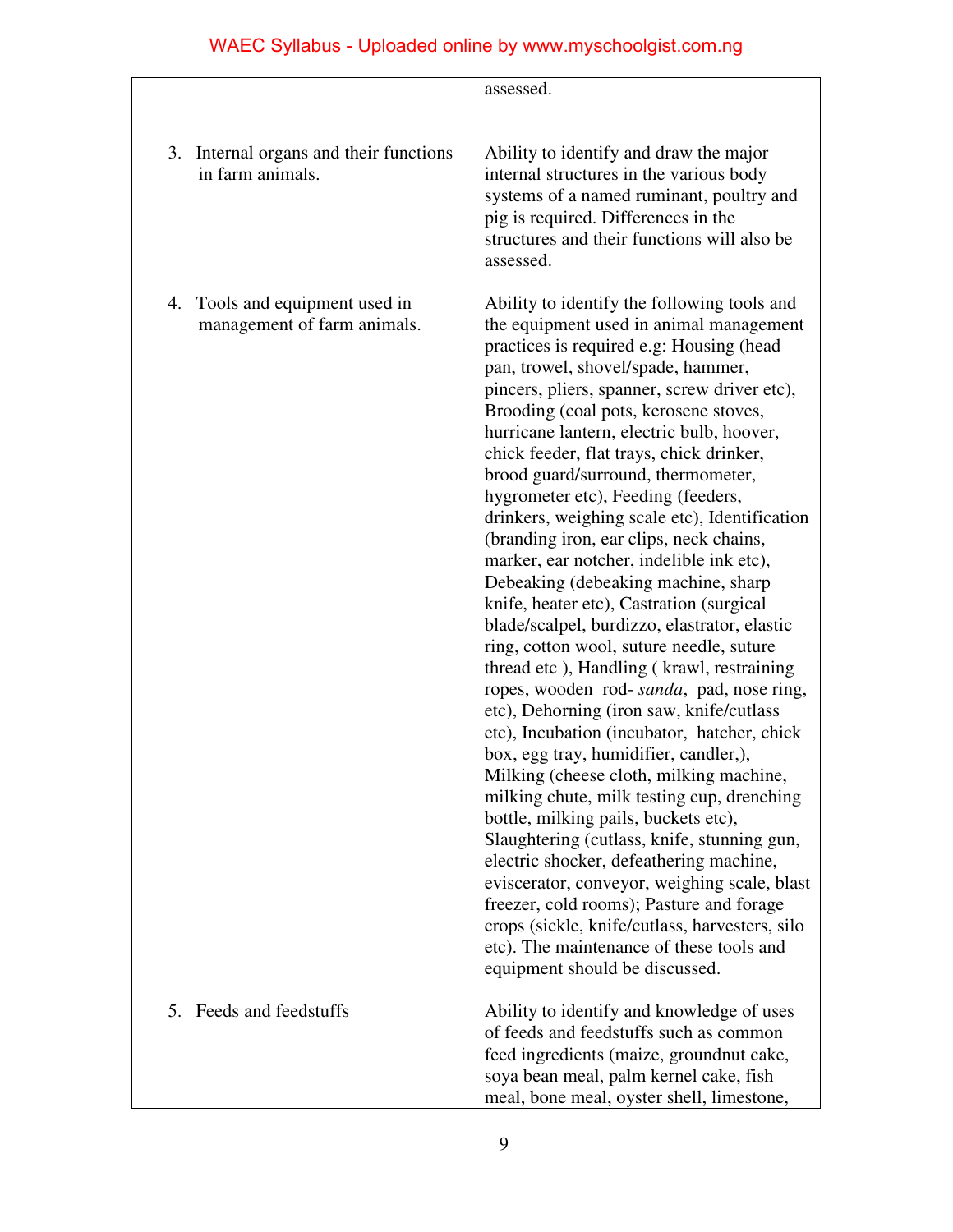| WAEC Syllabus - Uploaded online by www.myschoolgist.com.ng |  |  |  |  |  |
|------------------------------------------------------------|--|--|--|--|--|
|------------------------------------------------------------|--|--|--|--|--|

|                                         | salt, salt lick, premix, wheat offal etc), crop<br>residues, agricultural by-products and non-<br>conventional(jack bean, rumen digesta,<br>cassava peel etc) and the major nutrients<br>they contain will be assessed. |
|-----------------------------------------|-------------------------------------------------------------------------------------------------------------------------------------------------------------------------------------------------------------------------|
| 6. Pasture and forage crops.            | Ability to identify and the knowledge of<br>uses of common pasture and forage crops<br>are required. Hay and silage making should<br>be discussed.                                                                      |
| Artificial insemination.<br>$7_{\circ}$ | Ability to identify the tools and equipment<br>and their uses are required. Simple<br>techniques of semen collection,<br>preservation and insemination should be<br>discussed.                                          |
| 8. Pests and parasites of farm animals. |                                                                                                                                                                                                                         |
|                                         | Ability to identify and knowledge of the                                                                                                                                                                                |
| (a). Pests of farm animals.             | economic importance of storage pests                                                                                                                                                                                    |
|                                         | (rodents, weevils, termites, cockroaches                                                                                                                                                                                |
|                                         | etc), field pests (soldier ants, birds, snakes,<br>flies etc) are required.                                                                                                                                             |
|                                         | Ability to identify and knowledge of                                                                                                                                                                                    |
| (b) Parasites of farm animals.          | economic importance of ectoparasites                                                                                                                                                                                    |
|                                         | (ticks, lice, mites, fleas etc) and                                                                                                                                                                                     |
|                                         | endoparasites (tapeworm, roundworms,                                                                                                                                                                                    |
|                                         | hook worm, pin worm, liver fluke,                                                                                                                                                                                       |
|                                         | trypanosomes etc) are required. Study<br>should also include life cycles, prevention                                                                                                                                    |
|                                         | and control of these parasites.                                                                                                                                                                                         |

## **LIST OF FACILITIES AND MAJOR EQUIPMENT**

### **A. FARM BUILDING/STRUCTURE**

| <b>ITEM</b><br>NO | <b>EQUIPMENT</b>           | <b>QUANTITY</b><br><b>REQUIRED</b> |
|-------------------|----------------------------|------------------------------------|
|                   |                            |                                    |
|                   | Poultry/Pig                |                                    |
|                   | <b>House/Battery Cages</b> |                                    |
| 2.                |                            |                                    |
|                   | Cattle/Goat/Sheep Pen      |                                    |
| 3.                |                            |                                    |
|                   | Rabbit/Grass<br>cutter     |                                    |
|                   | Hutch                      |                                    |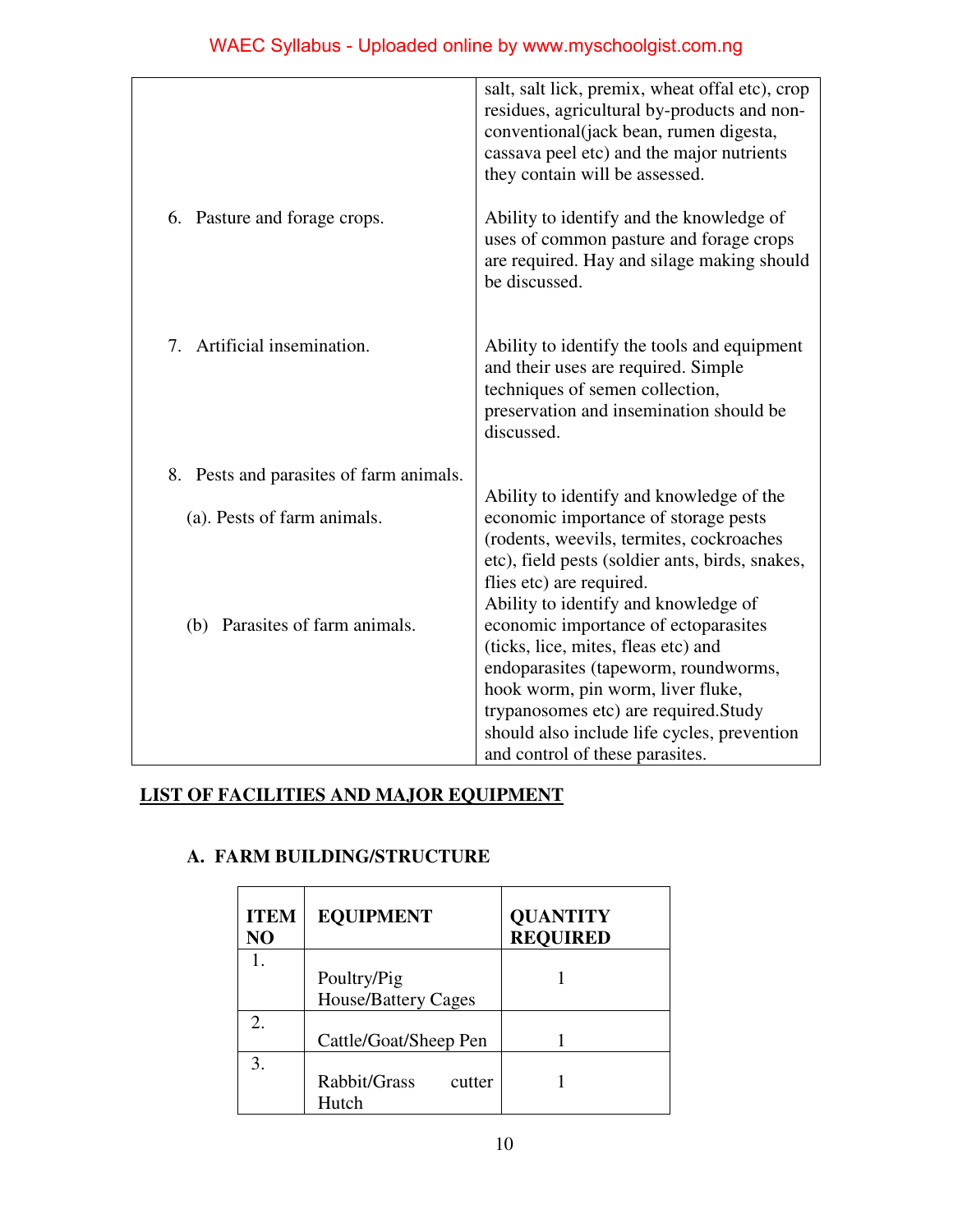|  | Snairy/Bee Hive |  |
|--|-----------------|--|

#### **B. LIVE ANIMALS**

| <b>ITEM</b><br>NO. | <b>EQUIPMENT</b>     | <b>QUANTITY</b><br><b>REQUIRED</b> |
|--------------------|----------------------|------------------------------------|
|                    | Poultry/Pig          | 10                                 |
|                    |                      |                                    |
| 2.                 | Rabbits/Grass cutter | 10                                 |
| 3.                 | Cattle/Sheep/Goat    | 10                                 |
|                    | Snails/Bees          | 50/100                             |

### **C. SPECIMEN**

| <b>ITEM</b><br>NO. | <b>EQUIPMENT</b> |
|--------------------|------------------|
| 1.                 | <b>Tick</b>      |
| 2.                 | Lice             |
| 3.                 | Liver fluke      |
| 4.                 | Tapeworm         |
| 5.                 | Roundworm        |
| 6.                 | Flea             |
| 7.                 | Tsetse fly       |
| 8.                 | Pests            |

### **D. CHARTS AND PICTURES**

| <b>ITEM</b><br><b>EQUIPMENT</b><br>NO. | <b>QUANTITY</b><br><b>REQUIRED</b> |
|----------------------------------------|------------------------------------|
|----------------------------------------|------------------------------------|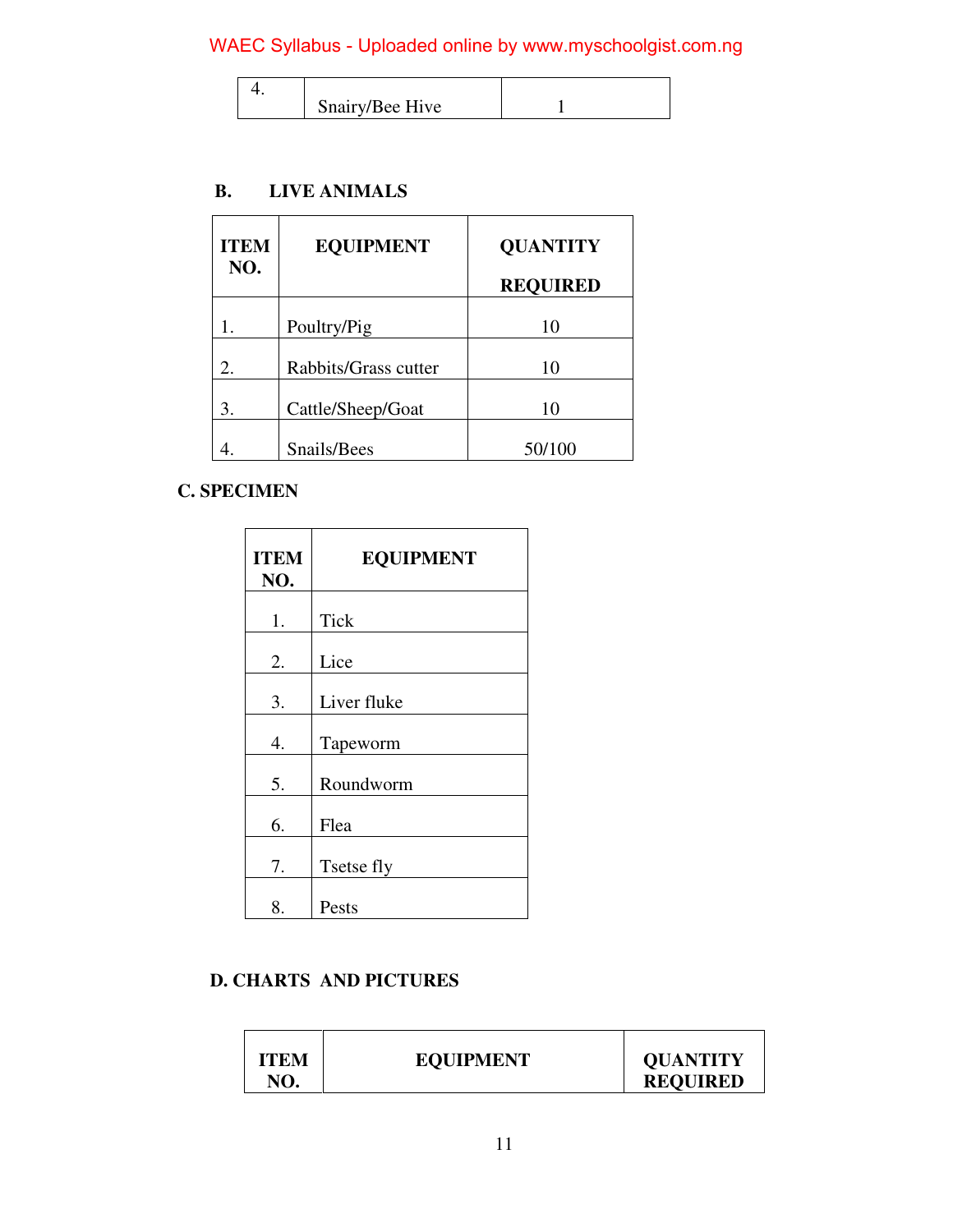| 1.               | Digestive system of ruminants                     | 5 |    |
|------------------|---------------------------------------------------|---|----|
| 2.               | Digestive system of non-ruminants                 | 5 |    |
| 3.               | Reproductive<br>of<br>male<br>organs<br>livestock | 5 |    |
| $\overline{4}$ . | Reproductive<br>organs of<br>female<br>livestock  | 5 |    |
| 5.               | Reproductive tract of poultry                     | 5 |    |
| 6.               | Skeletal system of farm animals                   | 5 | E. |
| 7.               | Circulatory system                                | 5 |    |
| 8.               | Muscular system                                   | 5 |    |
| 9.               | Endocrine system                                  | 5 |    |
| 10.              | Calendar of ovulation                             | 5 |    |
| 11.              | Calendar of Oestrus cycle                         | 5 |    |
| 12.              | Classes of farm animals                           | 5 |    |
| 13.              | Calendar of heat period                           | 5 |    |
| 14.              | Calendar of animal diseases                       | 5 |    |

## **MACHINES AND EQUIPMENT**

| <b>ITEM</b><br>NO. | <b>EQUIPMENT</b>                  | <b>QUANTITY</b><br><b>REQUIRED</b> |
|--------------------|-----------------------------------|------------------------------------|
| 1.                 | <b>Buddizor pliers/castrators</b> | 2                                  |
| 2.                 | Elastrators                       | $\overline{2}$                     |
| 3.                 | Debeakers                         | 2                                  |
| $\overline{4}$ .   | Candlers                          | $\overline{2}$                     |
| 5.                 | Dehorning saw                     | 4                                  |
| 6.                 | Ear notching knife                | $\mathfrak{D}$                     |
| 7.                 | Electro-ejaculator                | 2                                  |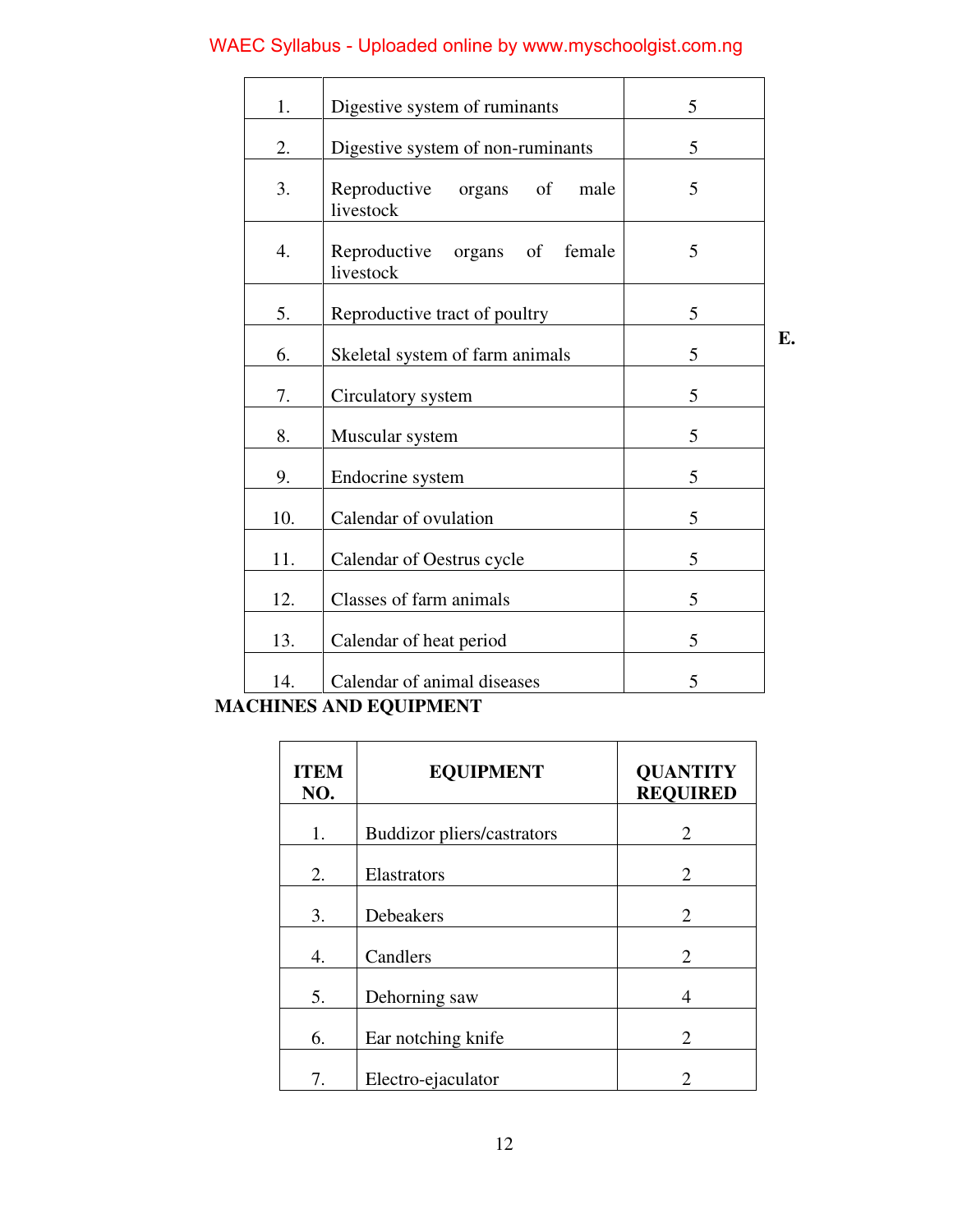| 8.  | <b>Artificial Inseminators</b>   | 2                           |
|-----|----------------------------------|-----------------------------|
| 9.  | Hand sprayer/Knapsack sprayer    | 2                           |
| 10. | Refrigerators to store materials | 2                           |
| 11. | Clinical thermometer             | $\mathcal{D}_{\mathcal{L}}$ |
| 12. | Films                            | Many                        |
| 13. | Television                       | 2                           |
| 14. | CD Video Player                  | $\mathcal{D}_{\cdot}$       |
| 15. | 16mm Film Projector              | $\mathcal{D}_{\mathcal{A}}$ |

## **F. DRUGS/VACCINES/MATERIALS**

| <b>ITEM</b><br>NO. | <b>EQUIPMENT</b>                                                                       | <b>QUANTITY</b><br><b>REQUIRED</b> |
|--------------------|----------------------------------------------------------------------------------------|------------------------------------|
| 1.                 | First aids kits/boxes containing<br>surgical blades, cotton wool,<br>iodine and razor. | 2                                  |
| 2.                 | Sterilizers e.g. Dettol, Izal                                                          |                                    |
| 3.                 | Syringes and Needles                                                                   | 10                                 |
| 4.                 | Vaccines (various forms)                                                               | 5                                  |
| 5.                 | Formalin, etc.                                                                         | 2 bottles                          |

### **G. FEED SAMPLES**

| <b>EQUIPMENT</b> | <b>QUANTITY</b><br><b>REQUIRED</b>               |
|------------------|--------------------------------------------------|
| Bone meal        | $\frac{1}{2}$ kg                                 |
|                  | $\frac{1}{2}$ kg                                 |
|                  | $\frac{1}{2}$ kg                                 |
|                  | ½ kg                                             |
|                  | <b>Blood</b> meal<br>Fish meal<br>Groundnut cake |